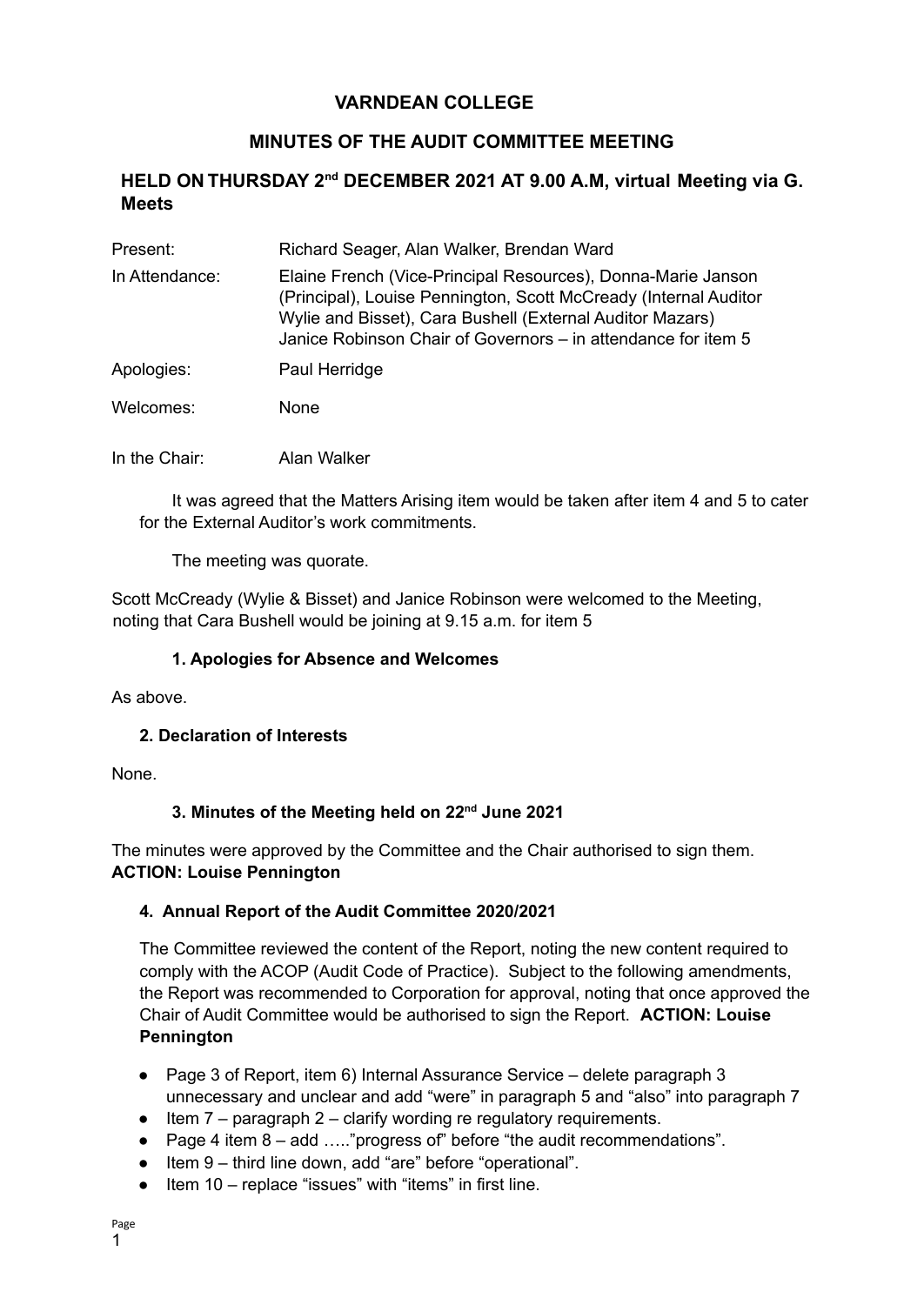- Page 5 item 14 add reference to "and reviewing and updating the financial regulations".
- Page 6 item 15b) second paragraph, first line replace "Governors" with "Corporation" and item 15 d) first sentence – add "normally" after "The Committee is ". Also revise typo errors in same section.
- Include some wording relating to the impact of Covid 19 on the College.

### **5. Annual report and Financial Statements**

- **a) Draft Financial Statements to July 2021**
- **b) Audit Completion Report July 2021**

Cara Bushell joined the meeting at this point and presented the Audit Completion Report, and also referenced the Annual Report and Accounts. The following points were highlighted:

- Progress with completing the audit work has been in line with the audit schedule and ahead of several other Colleges.
- There are some minor points to be resolved and the Audit Partner will complete the final review shortly and the sign off and filing of the accounts should be made ahead of the end of year deadline.
- $\bullet$  Going concern to be signed off shortly, once the audit senior has prepared the final wording – but noting that there were no issues.
- Reference was made to the overdraft facility required last year which had created additional audit work in terms of evidence requested from the bank. This year no overdraft facility has been needed.
- Page 66 of the meeting papers significant risks recorded, areas of management judgement and conclusions, were noted including the first two risks listed which are considered by the auditors as being particularly important in respect of fraud – income recognition and management over-rider of controls.
- Risk relating to income recognition no issues to identify or report, although it was noted that additional audit testing on income this year, had been required owing to the fact that auditors were no longer able to rely upon assurance arrangements previously provided by the ESFA on their income and student records.
- Risk relating to management over-rider of controls no issues identified during the audit work, having audited journal entries risk based approach on data analysis.
- Going concern is a significant risk for all Colleges following audit work, there were no issues arising and Cara Bushell confirmed that she was not aware of any issues which would impact the audit opinion.
- Page 68 management areas

– assumptions: reference was made to the annual actuarial calculation of the LGPS (local government pension scheme) liability, noting that adjustments have been made in mortality arising from Covid (£340K adjustment); Cara Bushell explained that this wasn't necessarily standard practice for all actuarial firms involved in this process, with there being a range of approaches.

- Depreciation element of judgement regarding rates applied. Cara Bushell highlighted 1 asset on the College's register, where no depreciation had been charged since acquisition, although it was deemed to be immaterial. The entry has been revised this year though by £22K.
- Page 70 value of assets under construction which was also raised last year £245K balance carried forward to this year, relating to planning and associated costs. Following the audit review, £110K has been written off and shown as an impairment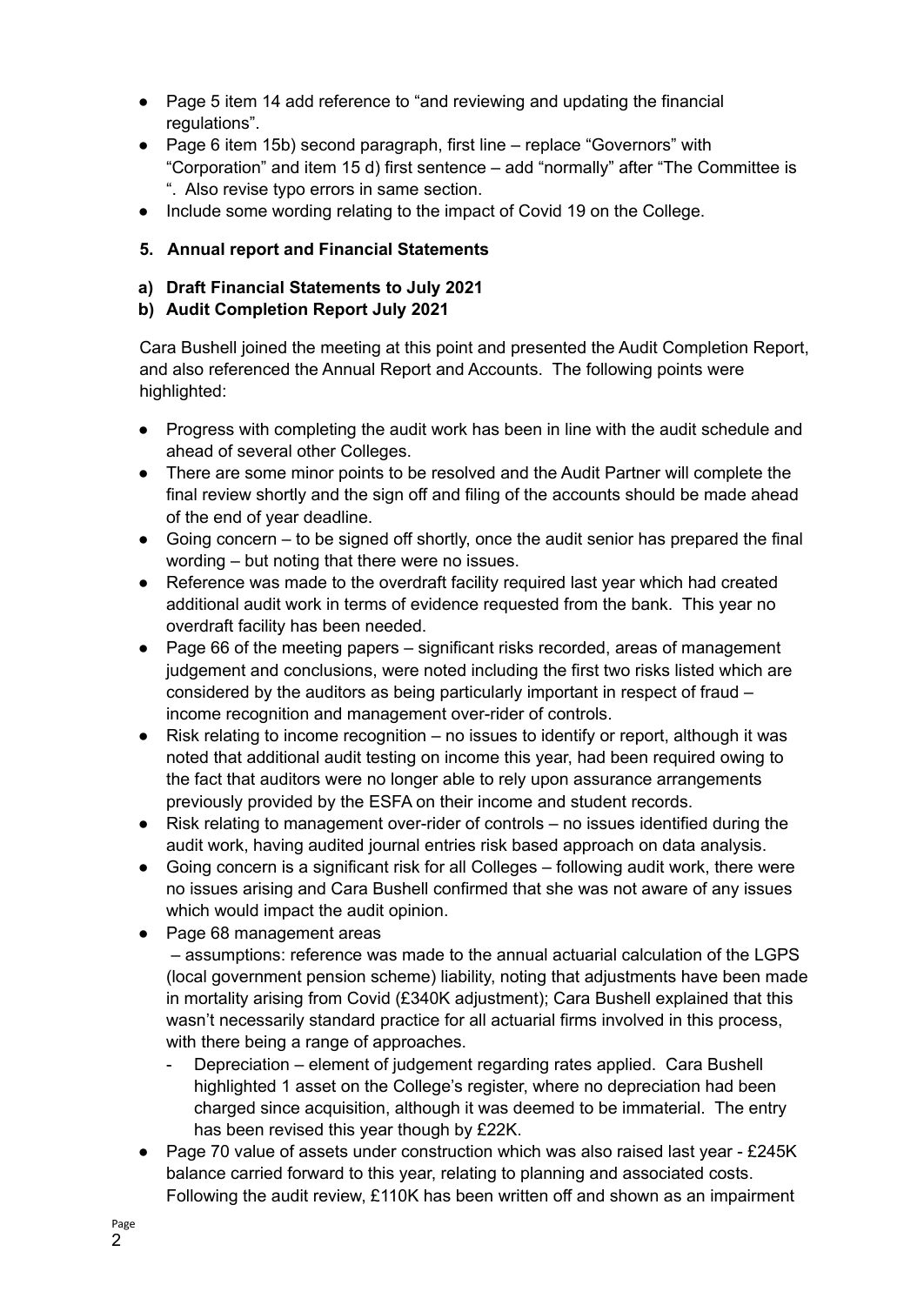as the project did not proceed. A further £40K in respect of other projects have now been completed and the associated figure will be transferred to land and buildings from assets under construction. Hence, there will be a smaller balance carried forward this year in respect of on-going projects where there also remains uncertainty as to whether these will proceed (and consequently could be recorded as impairments in future year if applicable); however, the figures included are below the auditors' materiality threshold, so auditors have agreed that it's acceptable to leave the figure in assets under construction (planning and associated costs) for this year.

- Section 3 control points: these are classified as trivial in terms of materiality and include bank reconciliation matter relating to old cheques form 2020, which usually after 6 months are written back as banks are not obliged to cash them.
- Section 4 Audit Adjustments: Refer additional depreciation point recorded above.
- Findings as detailed above and in summary Cara Bushell advised that the report was clean and in context of the sector, reflected a good state of affairs compared to many other Colleges.

Thanks were recorded by Cara Bushell to Elaine French and the Finance Team.

#### **QUESTIONS FROM THE COMMITTEE:**

- Page 67 going concern in response to question, Cara Bushell confirmed that there would be an update in the wording within the "going concern" section to reflect the latest position, compared to the version included in the meeting papers. In summary, she confirmed Mazars' assessment of the College's going concern had been completed and written up, having reviewed all the latest financial forecasts and management accounts, and is awaiting final sign off by the audit partner.
- Page 68 actuarial review the Committee guestioned the risk to the College and sought a greater understanding of the actuarial assessments made. In response, Cara Bushell advised that in terms of risk this could be interpreted as "low" risk and reported that the LGPS valuation has historically varied year on year following annual re-assessment by actuaries but that the risk to the College around pensions relating to the affordability of contributions owed to the scheme. She indicated that the auditors would be more concerned regarding the employer contributions in relating to the College's cash flow and that in effect the risk was nominal when assessing the latest financial statements. Elaine French offered to circulate the detailed actuarial report to those interested in reading the detail. She also added that at the last pension valuation (triennial review), the pension was calculated to be virtually 100% funded.
- Page 69 the value of assets and materiality as recorded earlier in the meeting  $-$ Governors sought further explanation regarding the definition of materiality and in response, it was noted that Mazars initially set an overall materiality starting point based on % of income, but that this may be varied depending upon a number of factors. However, with respect to the overall financial statements, materiality was calculated to be 2% of income, notwithstanding that there could be scenarios where smaller amounts, below the materiality base level, could be stated as material and included in the financial statements. Furthermore, Cara Bushell explained that for audit work a performance materiality is calculated at approximately 80% of the 2% of income referred to above.
- $\bullet$  Page 72 it was questioned why there was no management response and Elaine French advised that a response had been included in the final draft version.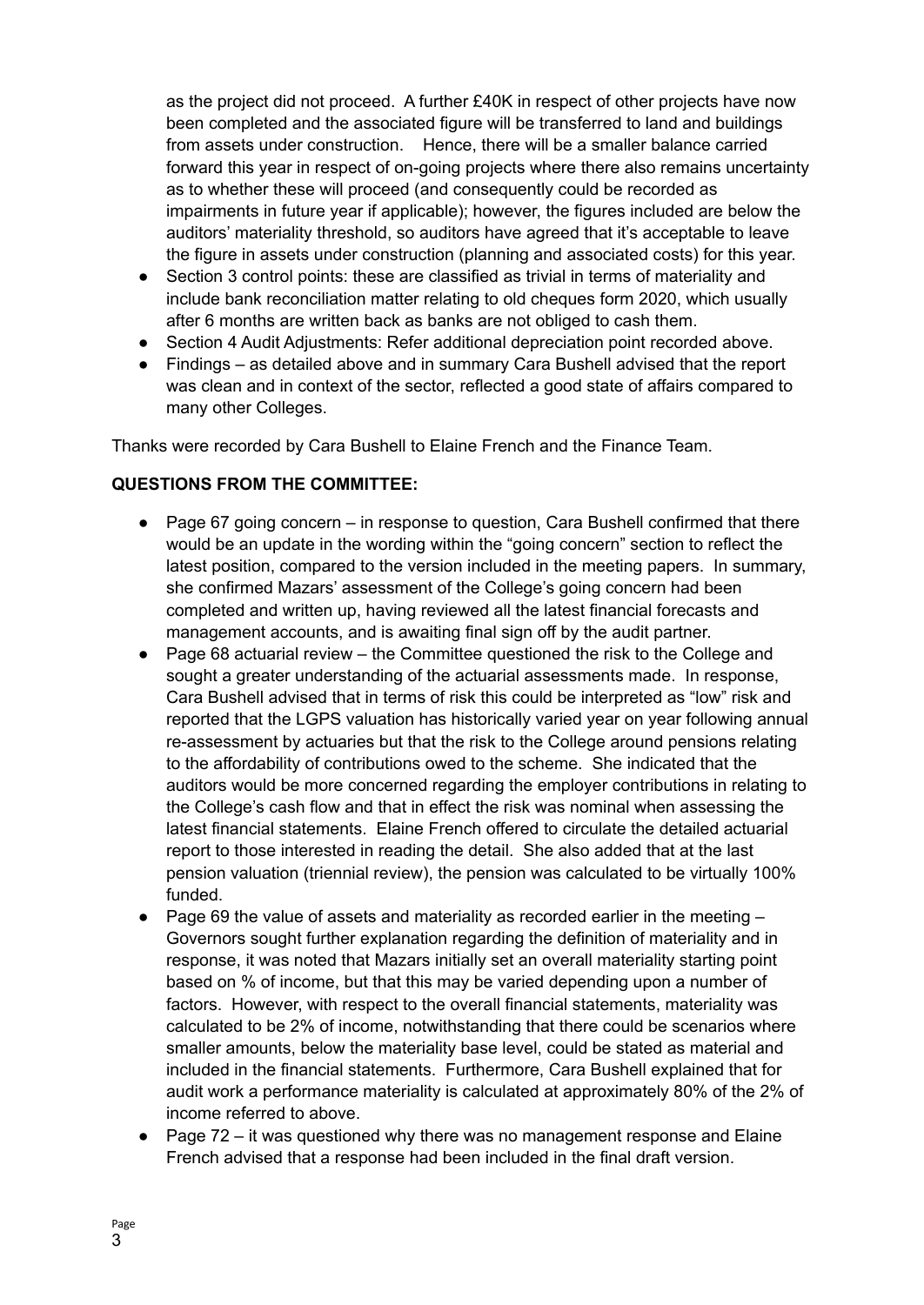- Page 88 Russell Martin Football Academy Elaine French confirmed that the College did not subsidise the Academy but did pay for services in respect of Students relating to coaching fees.
- Page 67 Cara Bushell offered further clarification regarding the headline risks, noting that these related to the required auditing standards classification of significant risks which would include going concern, income recognition, management override of controls, fraud etc, but that the individual risks could vary depending upon the College and that with regard to Varndean College, going concern had been highlighted as a risk last year owing to the overdraft facility and that it was retained for this year's financial statements' audit as a precaution.
- Page 58 the Committee sought an explanation regarding the reference to actuarial loss - £900K this year and last year recorded as £100K. Cara Bushell gave a brief summary of some of the key elements which feed into the actuarial calculation, noting that it was a very complicated process. It was noted that as reported earlier, year on year, the actuarial figure may vary significantly owing to a number of complex actuarial calculations including experience adjustment. In conclusion, she gave assurance that this was a sector wide issue and that this was not an issue where the auditors had concerns.
- Page 51 Governors questioned the reference to UK and Non-EU income on tuition and the Principal confirmed that last year EU Students were not charged, hence the nil entry (this year charges will be applied to EU Students).
- Current ratio reference to 0.52 which is below the required 1.0 minimum. From a solvency point of you, Cara Bushell explained that account should be taken of the current creditors line in the statements and specifically the element of deferred income and creditors paid over course of the following year, hence the auditors' concern was focused upon cash flow and its forecasting. Ideally, the current ratio should be higher, but having assessed this in conjunction with other factors including cash and liabilities, with no need for bank facilities this year, the auditors were comfortable with this. Elaine French added that current ratio was one of the College's key financial indicators and going forward with reference to the new financial stability plan (on next Corporation agenda), the aim will be to improve the College's current ratio, with supporting data and commentary to demonstrate how this will be achieved. Furthermore, she highlighted the guaranteed ESFA income of approximately £9M which had been confirmed for the following year, hence the College would be able to meet its liabilities and in summary, explained the difficulties of the ESFA funding allocation and payment schedule, together with reporting requirements. The Committee was also reassured by Cara Bushell's comments regarding the audit of the College's going concern, with a clean audit being the outcome of this year's process, making the current ratio of less significance and concern in this instance.
- The Committee were informed that the Finance Committee had reviewed the Annual Report and Financial Statements last week, with regard to their obligations and that subject to seeing the final version and taking account of the various points and changes raised, they had recommended the document to Corporation for approval.
- The Chair asked Cara Bushell whether she had anything to raise in the absence of management and she confirmed that there was nothing to add to what had already been stated, and she reiterated her thanks to the Finance Team for their help during the audit process.
- In response to a point raised by the Committee, it was agreed to include a standing item annually at this meeting to seek the views on governance aspects from the auditors. **ACTION: Louise Pennington**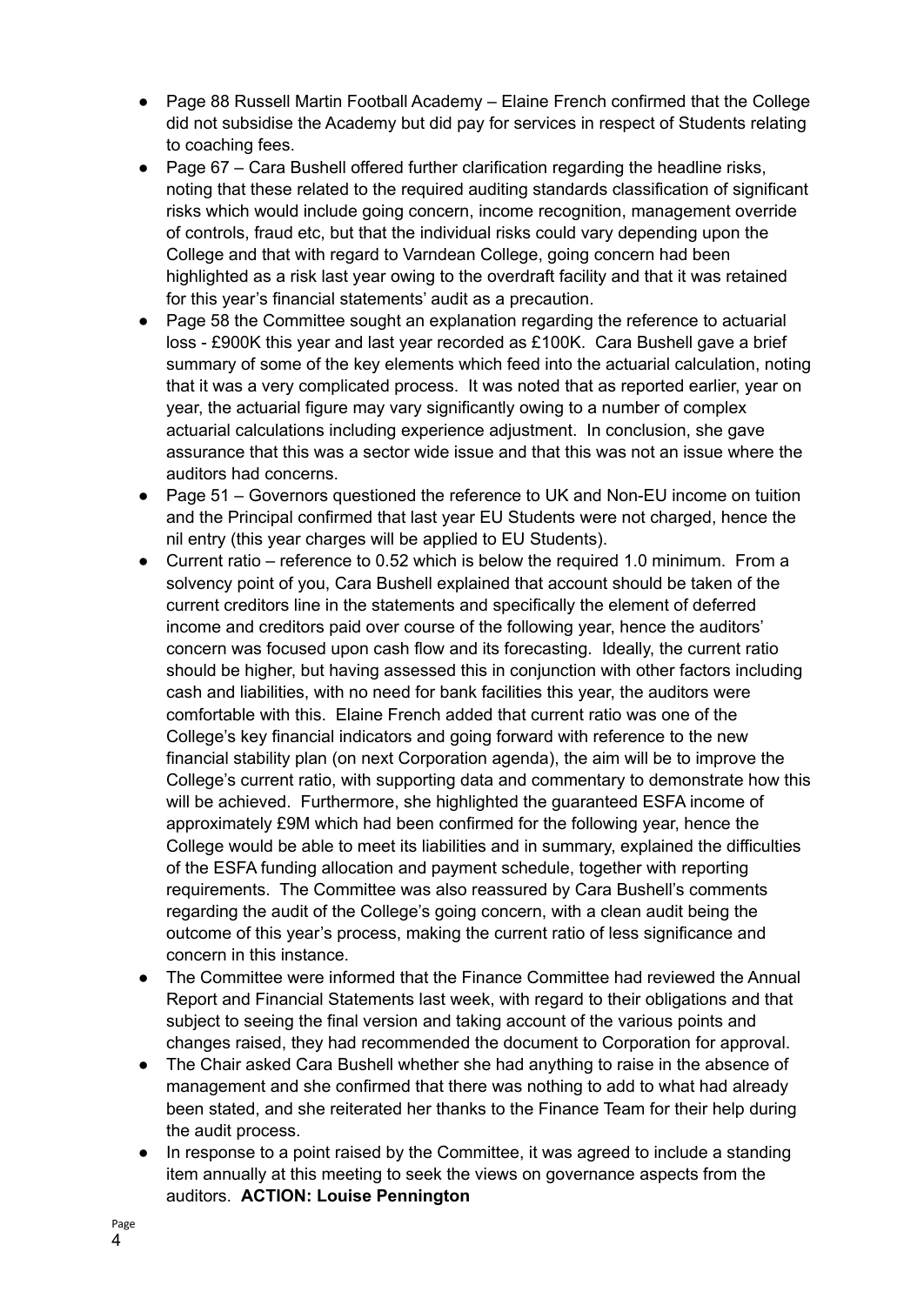The Audit Committee approved the audit processes involved in the Annual Report and Financial Statements and recommended this to Corporation, but noted that this was subject to the points/changes included above and that the final draft version would be circulated to all Committee Members prior to Corporation meeting, so that any further issues/problems, could be identified/reported/discussed as necessary before Corporation approval on Wednesday 8 th December 2021. **ACTION: Cara Bushell/Elaine French**

- **c) Regularity Audit Self-Assessment Questionnaire July 2021 – which supports the Regularity Audit Statement) and C19 Annex**
- **d) Letters of Representation (supports Financial Statements and Regularity Audit July 2021)**

The Audit Committee recommended items c) and d) to Corporation for approval. **ACTION: Elaine French**

At this point Cara Bushell was thanked for her input and report after which she left the meeting. Janice Robinson, Chair of Governors, left the meeting at this point too.

#### **6. Matters Arising**

#### **a) Action Points – Progress Report**

The contents of the Report were noted including all the actions completed since the last Meeting. The following additional points were recorded:

- GDPR work due in April 2022 internal audit.
- Internal Audit Reports refer to Internal Audit Assurance Strategy and Plan item below.
- IT Security Policy deferred, re Internal Audit work in April 2022.
- Critical Incident Plan postponed owing to the pandemic and due to be updated in Spring Term following critical incident testing involving SLT, which will inform the revised Plan.
- ACOP changes included in Committee terms of reference refer below.

#### **ACTIONS: Elaine French/Louise Pennington**

#### **b) Rolling Action Plan**

Elaine French presented the updated plan to the Committee and reference the points already discussed above eg IT Security Policy. Since the last Internal Audit review in June, Wylie and Bisset will include in their work a review of the Student numbers funding audit in the Summer Term 2022, to check on progress etc.

#### **7. Risk Management**

It was agreed to take item 8 before Item 7 – refer minutes below.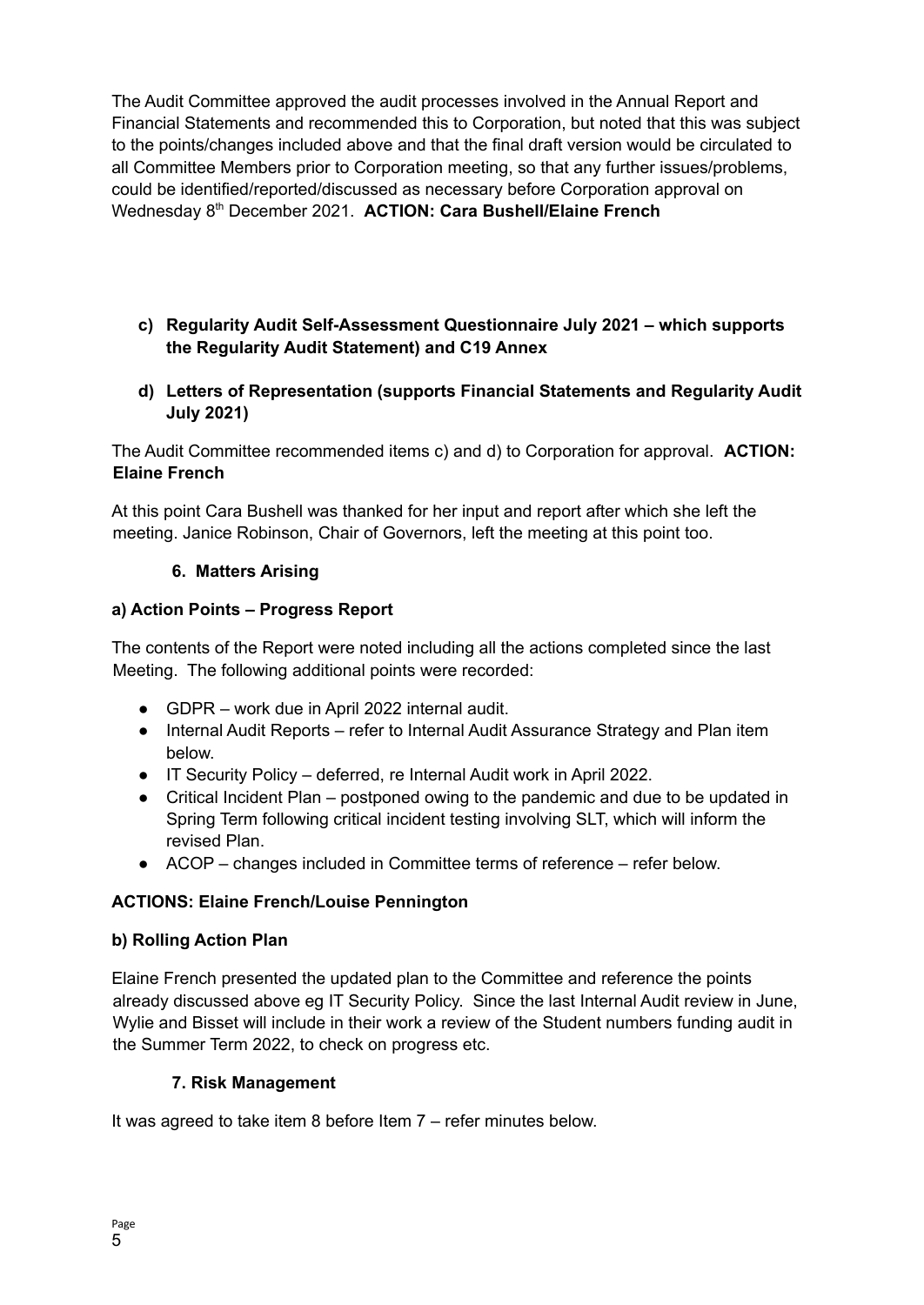**a) Draft Minutes from Risk Management Group Meeting 23 rd November 2021**

## **b) Annual Report**

## **c) Assurance Map**

**d) Risk Register 2021-22 (merged with risk Management action plan in 2020/2021 academic year).**

In the absence of Paul Herridge, Chair of the Risk Management Group, Elaine French presented the various items and highlighted the key points discussed as recorded in the RMG draft minutes – circulated by e mail to Audit Committee members, after the meeting papers had already been dispatched.

- The various actions have been addressed following the Risk Management Group meetings and are reflected in the Risk Register and Risk Assurance Map.
- The various risk documents have also been included in the Corporation meeting papers.
- The Committee discussed the 4 significant risks and those which had been removed or merged as per the RMG recommendations and Elaine French advised that the risk relating to "uncertainty regarding Government policy", was thought to be too general as a significant risk. She assured Governors that the RMG had discussed the risk changes in some detail and recognised that any risks removed, had been incorporated elsewhere in the register.
- A summary of the proposals regarding the production of the new risk matrix, including the replacement of risk score numbers with words, was provided to the Committee, as referred to in the RMG minutes, along with the various other planned actions.
- In response to a question from the Committee, Elaine French confirmed that the revised Risk Register and Assurance Map had been circulated to the FEC team, noting also that the Map had been colour coded to aid understanding.

The Committee recommended the various Risk documents to Corporation for approval. The Committee also endorsed the RMG draft Minutes noting that following the decision to disband the RMG, the November 2021 meeting, was to be its last meeting. **ACTION: Elaine French**

### *8.* **Internal Assurance Matters**

### *a)* **Assurance Strategy and Plan 2021-2022**

Scott McCready (Wylie & Bisset) presented the Assurance Strategy and Plan for 2021/2022, together with the first Internal Audit Report on Student Records and recorded the following.

- Reference was made to Graham Gillespie's presentation at the last meeting.
- Elaine French and Scott McCready have met to discuss the plan details and agreed to proceed with the plan assurance areas identified.
- Page 130 of the papers highlighted plans and audit areas in year 1 and year 2.
- Staff wellbeing internal audit was completed in November, with the IT internal audit review getting underway this week. Both reports will be presented at the March 2022 Audit Committee. Finance and Controls and GDPR audit reports will be presented to the June 2022 Audit Committee.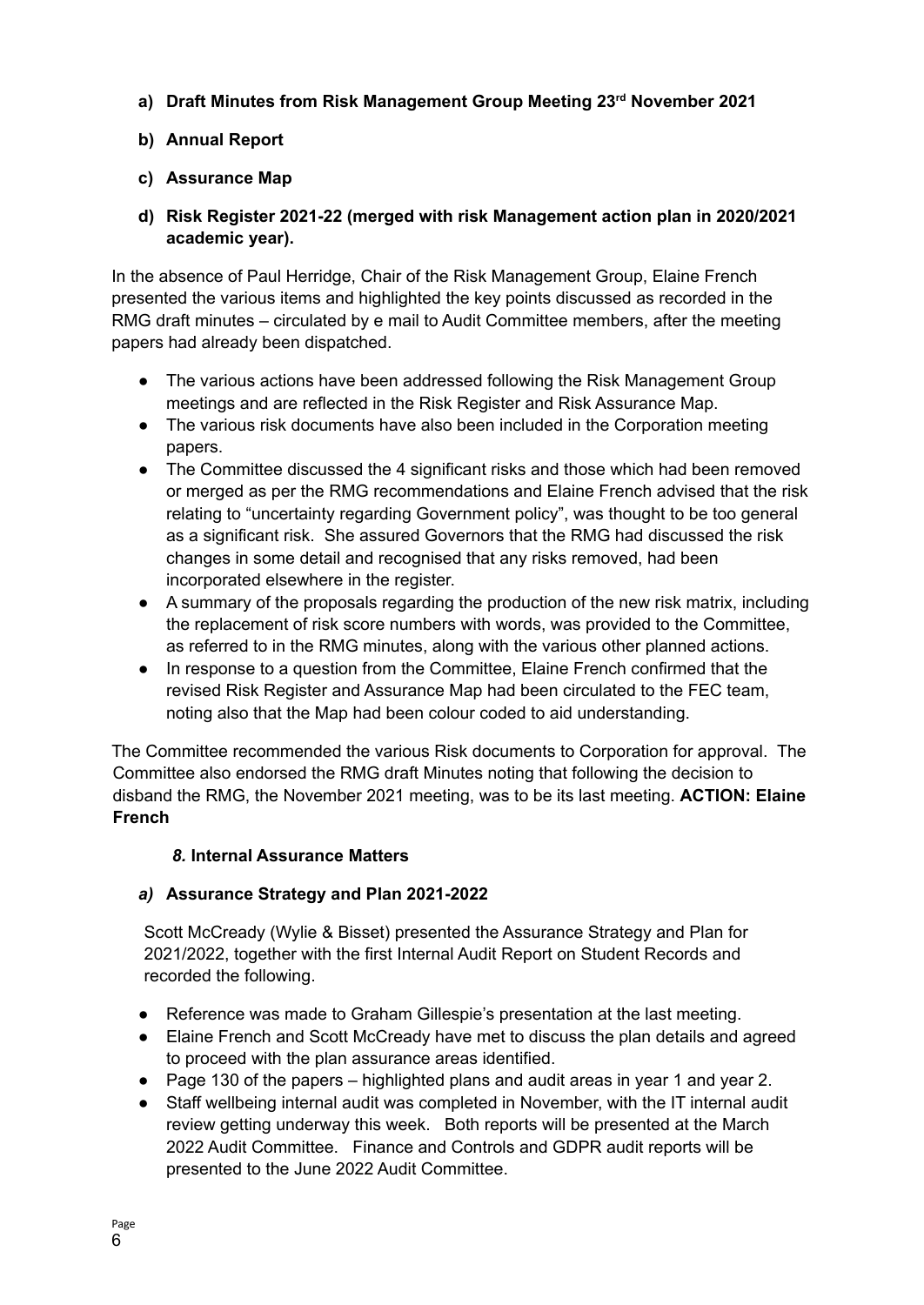- Staff wellbeing audit (re Staff morale risk) looked at the processes and support offered to Staff throughout the pandemic and also looked at the methods which the College used to keep Staff motivated and engaged; a questionnaire was issued to Staff to gather information and feedback. The auditors also benchmarked the College's responses compared to other clients.
- Number of audit days  $-18$  for 2021/2022 and 12 for 2022/2023 noting that the difference relates to fact that some of the days for year 1, were moved into year 2 and the normal number of days per year has been agreed at 12, with additional day rate set as needed.
- Governors were reminded that the original internal audit needs assessment was 6 months ago owing to the timing of the internal audit appointment, but that in future this would be an annual process.

The Committee agreed the Plan and recommended it to Corporation for approval, noting that this would be kept under review, initially by Elaine French and the Internal Auditors in order to ensure that all the relevant risks are covered in years 2 and 3; any revisions to the proposals will be brought back to the Committee to agree. **ACTION: Elaine French**

In response to a question from the Committee, Scott McCready confirmed that he had received all the information and support from the Finance Team and other Staff involved in the audit work – HR (staff wellbeing) and IT and didn't need to raise any issues with the Committee, in the absence of management.

### **b) IA Student Records Completion Report**

The contents of the first Internal Audit Report completed by Wylie & Bisset and presented by Scott McCready, were noted by the Committee:

- Report is graded substantial, strong assurance, weak, no assurance and controls are reviewed to see if they are in place.
- The usual key headings in the report are front cover showing the conclusion, objectives/purpose of the review, background section regarding the arrangements in place for the area under review, information provided against the work undertaken re the objectives, conclusions and justifications for the recommendations, together with a final good practice section; the auditor provides a benchmarking section based on the audit work completed for the clients from the education sector.
- The overall grading is assessed once any recommendations have been identified.
- Purpose to look at the ILR data and to check the accuracy with regard to funding and this includes ILR submissions, procedures, systems, records etc, including 16-18 students and adult education learners; software was used to verify some of the information/analysis.
- Substantial level of assurance has been achieved, being the second highest grade, with 2 recommendations for improvement – 1 medium and 1 low.
- Overall the auditors were satisfied with the 16-19 controls but improvements were identified in respect of the IB learner files. 15 good practice points were highlighted too. Reference was also made to comparisons with the benchmarking section and the College's average was 2, compared to the sector average of 0.
- Page 11 first recommendation relating to IB learners, to ensure compliance with provision of information, specifically the personal statement and to check that the College's process and records are in compliance with the ESFA guidance. The recommendation was only graded medium as this relates to £150K of IB income and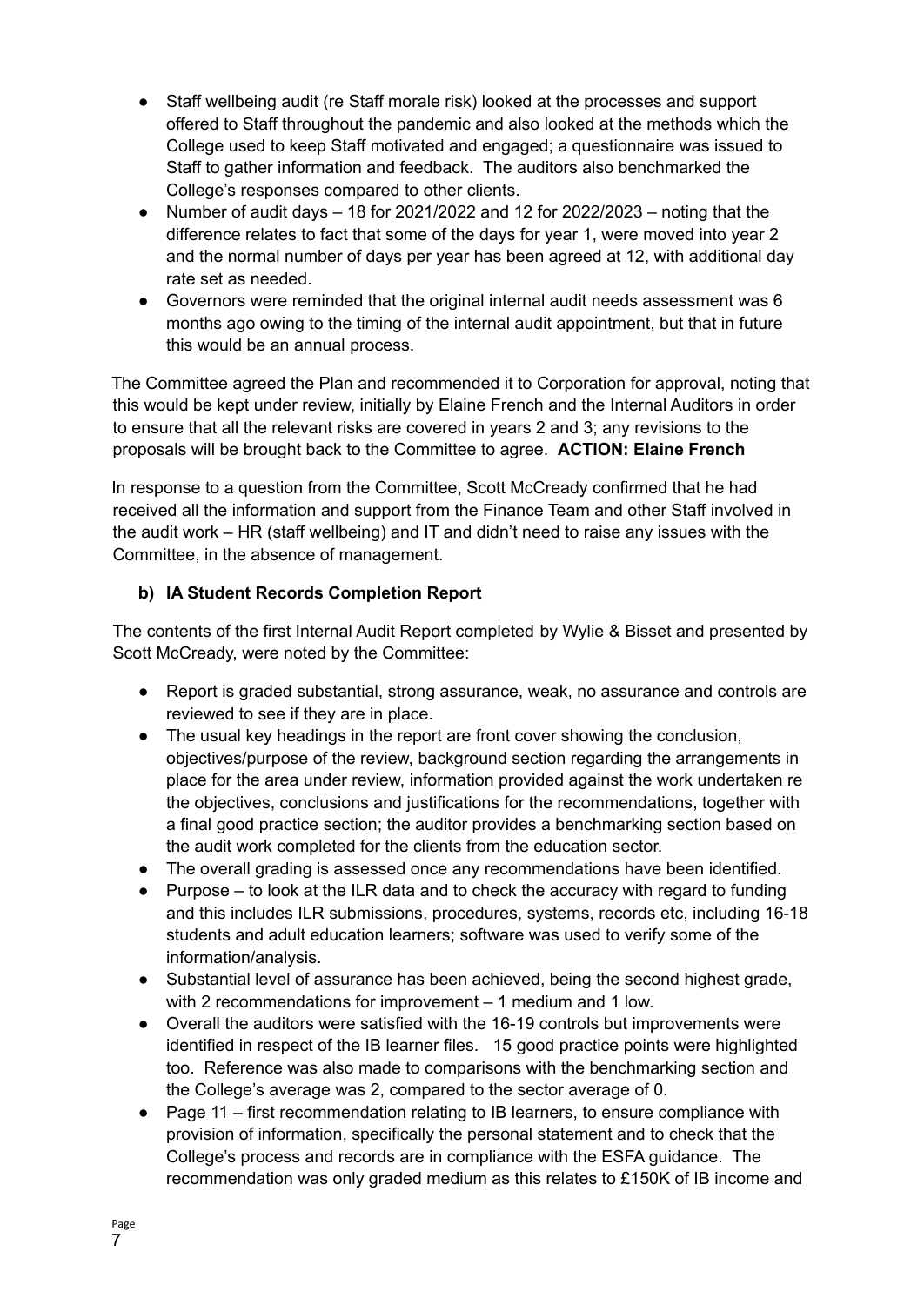it was noted that the College was looking to complete the review of learner files by the end of August.

● The second recommendation relates to the documentation of College's procedures in 1 document – deadline Summer 2022.

### QUESTIONS:

- Page 136 The Committee queried the fact that internal procedural documents were not in place for some procedures as per the second recommendation above, and it was reported that although some procedures had not been recorded in a policy document, all staff were well aware of the processes involved and applied these effectively in their work.
- It was noted that there were no specific issues with regard to funding and that the External Auditors had carried out audit work in respect of funding.
- The Committee queried the sample size and Scott McCready confirmed that it was a random sample of 40 (10 of which were Adult Education Learners and 30 16-19 Students.

At this point thanks were recorded to Scott McCready after which he left the meeting.

The document was recommended to Corporation. **ACTION: Elaine French**

#### **9. Policies and Other Documents**

It was noted that the Risk Management Policy and the Information Security Policy would be deferred until the March 2022 meeting, to tie in with the outcomes from the internal audit work scheduled.

#### **11. Date of Next Meeting – 15 th March 2022 at 9.00 a.m.**

#### **12. Any Other Business**

The revisions to the committee's terms of reference were noted and recommended to Corporation for approval, noting that these had been brought into line with the latest ACOP. **ACTION: Louise Pennington**

The Committee discussed the new requirement for Committee training needs and assessment/control of this, noting that the Search and Governance reviewed Governor training needs annually (via individual Governor self-assessment survey and Chair/Governor 1:1s. The Committee also has an opportunity annually to identity any Committee training needs. There are also regular governor training options available from external providers which are shared with Governors, together with any compulsory training (eg safeguarding).

Chair………………………………….Date……………………………